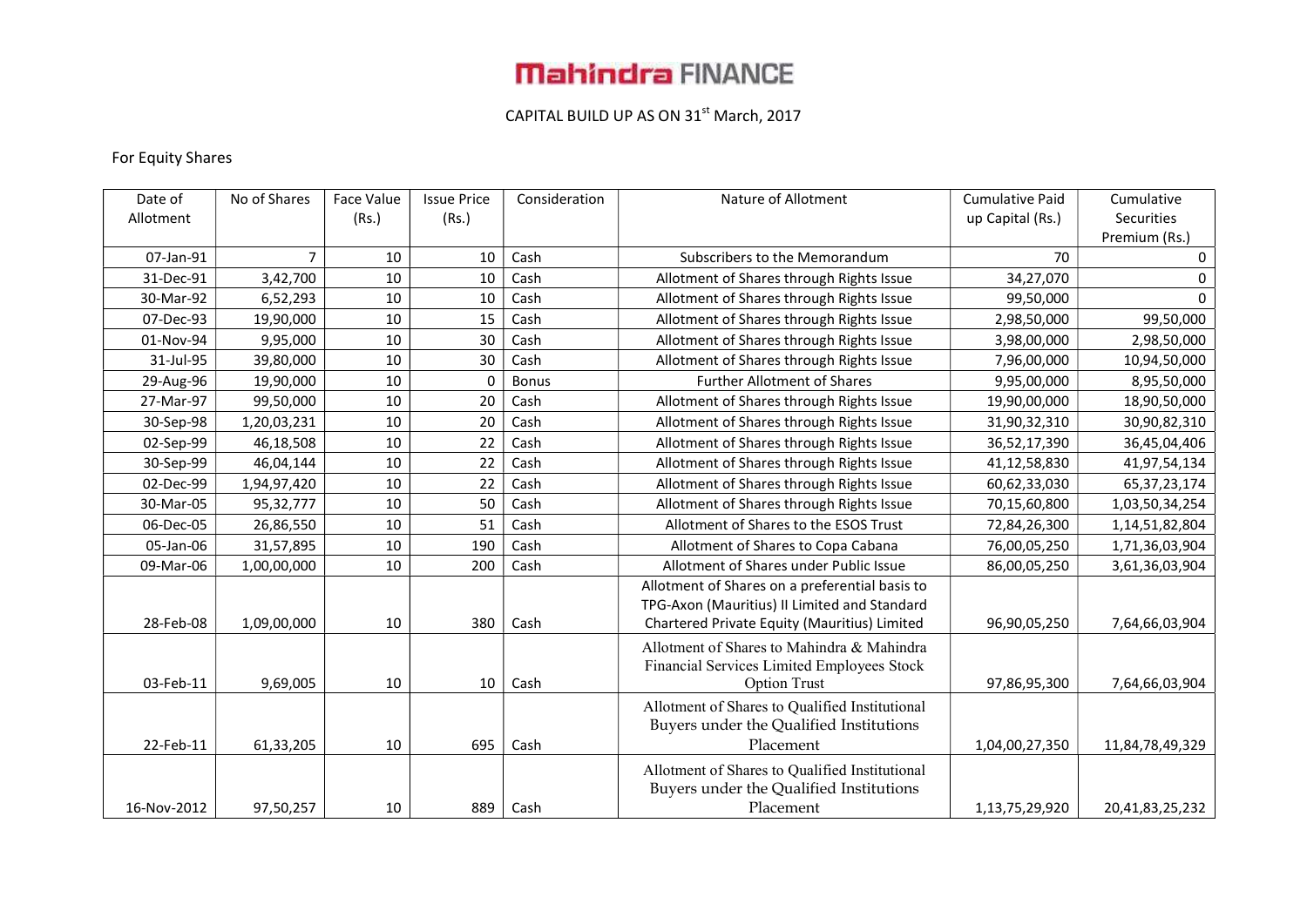# **Mahindra FINANCE**

### CAPITAL BUILD UP AS ON 31<sup>st</sup> March, 2017

#### For Equity Shares

| <b>Balance as on</b> |              |              |                |                          |                |                     |
|----------------------|--------------|--------------|----------------|--------------------------|----------------|---------------------|
| 31-Mar-2013          | 56,87,64,960 | $\mathbf{2}$ |                |                          | 1,13,75,29,920 | 20, 15, 58, 07, 775 |
| <b>Balance as on</b> |              |              |                |                          |                |                     |
| 30-June-2013         | 56,87,64,960 | 2            |                |                          | 1,13,75,29,920 | 20, 15, 81, 78, 959 |
| <b>Balance as on</b> |              |              |                |                          |                |                     |
| 30-Sep-2013          | 56,87,64,960 | $\mathbf{2}$ | $\blacksquare$ | $\overline{\phantom{a}}$ | 1,13,75,29,920 | 20, 16, 42, 13, 353 |
| <b>Balance as on</b> |              |              |                |                          |                |                     |
| 31-Dec-2013          | 56,87,64,960 | $\mathbf{2}$ | $\blacksquare$ |                          | 1,13,75,29,920 | 20, 16, 44, 50, 006 |
| <b>Balance as on</b> |              |              |                |                          |                |                     |
| 31-Mar-2014          | 56,87,64,960 | $\mathbf 2$  |                |                          | 1,13,75,29,920 | 20, 18, 24, 73, 991 |
| <b>Balance as on</b> |              |              |                |                          |                |                     |
| 30-June-2014         | 56,87,64,960 | $\mathbf 2$  |                |                          | 1,13,75,29,920 | 20, 19, 53, 14, 010 |
| <b>Balance as on</b> |              |              |                |                          |                |                     |
| 30-Sept-2014         | 56,87,64,960 | $\mathbf{2}$ |                |                          | 1,13,75,29,920 | 20, 20, 57, 14, 511 |
| <b>Balance as on</b> |              |              |                |                          |                |                     |
| 31-Dec-2014          | 56,87,64,960 | $\mathbf{2}$ |                |                          | 1,13,75,29,920 | 2020, 72, 64, 778   |
| <b>Balance as on</b> |              |              |                |                          |                |                     |
| 31-Mar-2015          | 56,87,64,960 | $\mathbf{2}$ |                |                          | 1,13,75,29,920 | 2023, 24, 24, 516   |
| <b>Balance as on</b> |              |              |                |                          |                |                     |
| 30-June-2015         | 56,87,64,960 | 2            | $\blacksquare$ |                          | 1,13,75,29,920 | 2023,68,02,919      |
| <b>Balance as on</b> |              |              |                |                          |                |                     |
| 30-Sep-2015          | 56,87,64,960 | $\mathbf 2$  |                |                          | 1,13,75,29,920 | 2024,63,35,968      |
| <b>Balance as on</b> |              |              |                |                          |                |                     |
| 31-Dec-2015          | 56,87,64,960 | 2            |                |                          | 1,13,75,29,920 | 2029,03,75,662      |
| <b>Balance as on</b> |              |              |                |                          |                |                     |
| 31-Mar-2016          | 56,87,64,960 | $\mathbf 2$  |                |                          | 1,13,75,29,920 | 2032,52,39,633      |
| <b>Balance as on</b> |              |              |                |                          |                |                     |
| 30-June-2016         | 56,87,64,960 | $\mathbf{2}$ |                |                          | 1,13,75,29,920 | 2014, 96, 36, 408   |
| <b>Balance as on</b> |              |              |                |                          |                |                     |
| 30-Sep-2016          | 56,87,64,960 | $\mathbf{2}$ |                |                          | 1,13,75,29,920 | 2016,40,66,658      |
| <b>Balance as on</b> |              |              |                |                          |                |                     |
| 31-Dec-2016          | 56,87,64,960 | $\mathbf{2}$ |                |                          | 1,13,75,29,920 | 2023,41,98,785      |